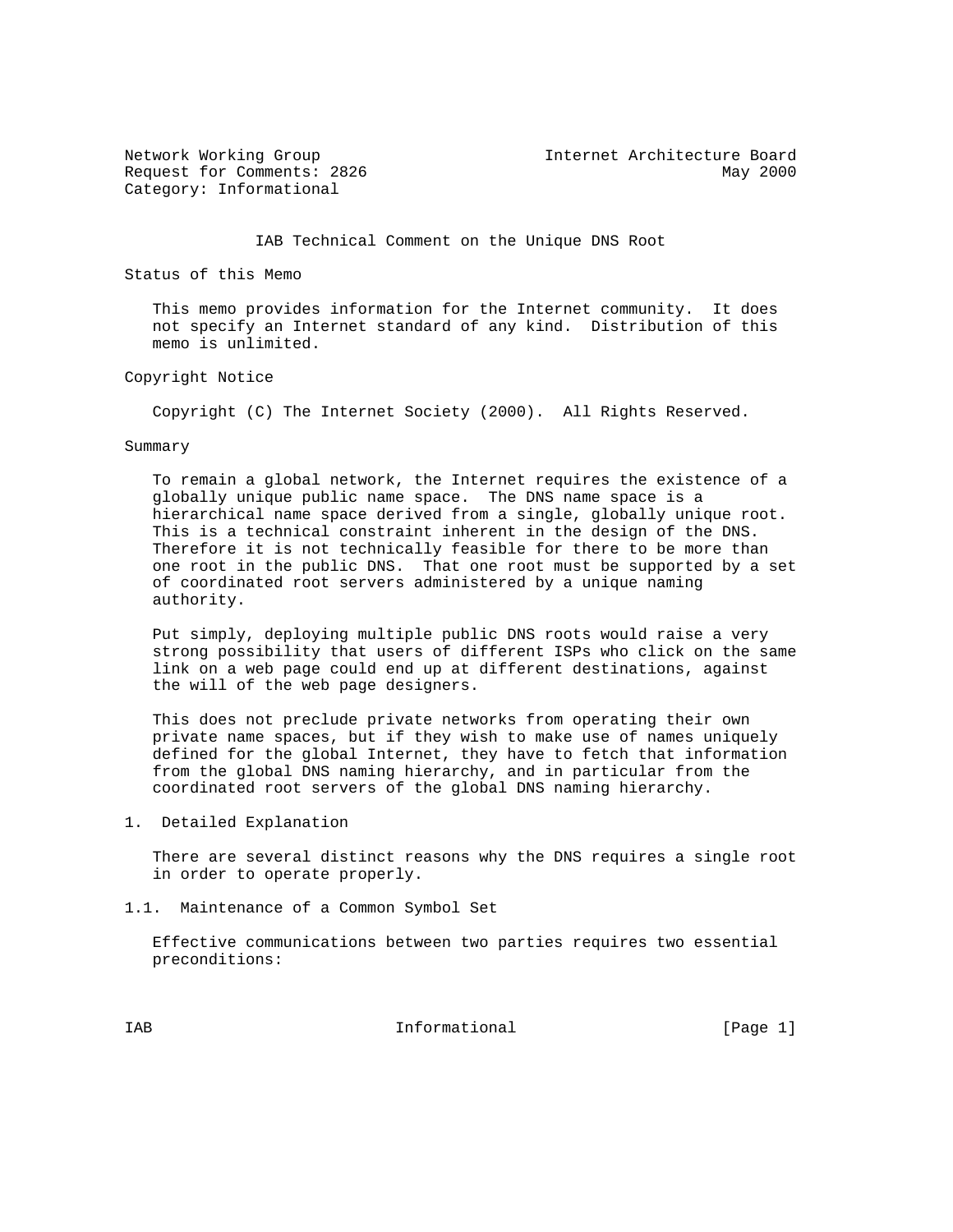- The existence of a common symbol set, and
- The existence of a common semantic interpretation of these symbols.

 Failure to meet the first condition implies a failure to communicate at all, while failure to meet the second implies that the meaning of the communication is lost.

 In the case of a public communications system this condition of a common symbol set with a common semantic interpretation must be further strengthened to that of a unique symbol set with a unique semantic interpretation. This condition of uniqueness allows any party to initiate a communication that can be received and understood by any other party. Such a condition rules out the ability to define a symbol within some bounded context. In such a case, once the communication moves out of the context of interpretation in which it was defined, the meaning of the symbol becomes lost.

 Within public digital communications networks such as the Internet this requirement for a uniquely defined symbol set with a uniquely defined meaning exists at many levels, commencing with the binary encoding scheme, extending to packet headers and payload formats and the protocol that an application uses to interact. In each case a variation of the symbol set or a difference of interpretation of the symbols being used within the interaction causes a protocol failure, and the communication fails. The property of uniqueness allows a symbol to be used unambiguously in any context, allowing the symbol to be passed on, referred to, and reused, while still preserving the meaning of the original use.

 The DNS fulfills an essential role within the Internet protocol environment, allowing network locations to be referred to using a label other than a protocol address. As with any other such symbol set, DNS names are designed to be globally unique, that is, for any one DNS name at any one time there must be a single set of DNS records uniquely describing protocol addresses, network resources and services associated with that DNS name. All of the applications deployed on the Internet which use the DNS assume this, and Internet users expect such behavior from DNS names. Names are then constant symbols, whose interpretation does not specifically require knowledge of the context of any individual party. A DNS name can be passed from one party to another without altering the semantic intent of the name.

 Since the DNS is hierarchically structured into domains, the uniqueness requirement for DNS names in their entirety implies that each of the names (sub-domains) defined within a domain has a unique

IAB Informational [Page 2]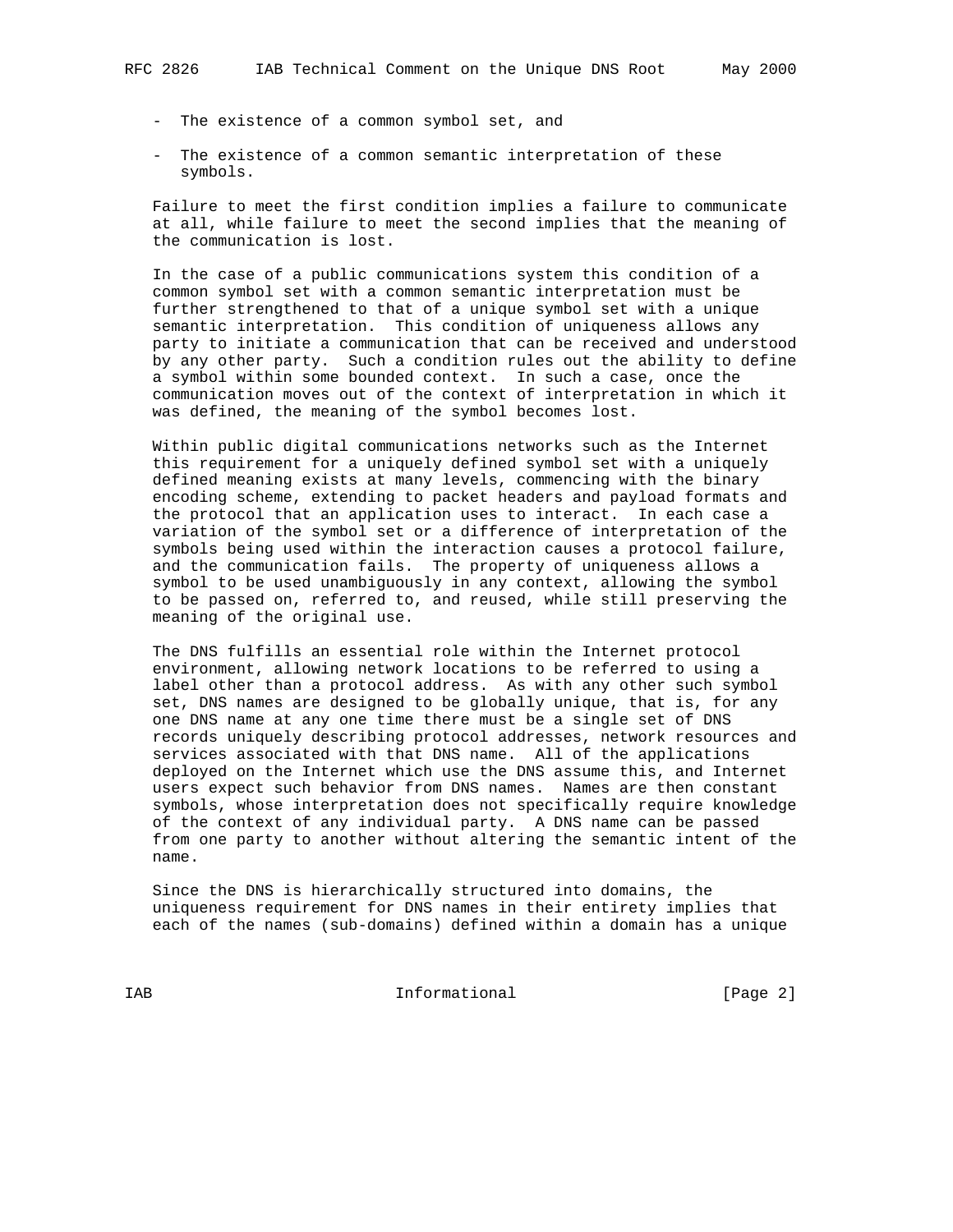meaning (i.e., set of DNS records) within that domain. This is as true for the root domain as for any other DNS domain. The requirement for uniqueness within a domain further implies that there be some mechanism to prevent name conflicts within a domain. In DNS this is accomplished by assigning a single owner or maintainer to every domain, including the root domain, who is responsible for ensuring that each sub-domain of that domain has the proper records associated with it. This is a technical requirement, not a policy choice.

## 1.2. Coordination of Updates

 Both the design and implementations of the DNS protocol are heavily based on the assumption that there is a single owner or maintainer for every domain, and that any set of resources records associated with a domain is modified in a single-copy serializable fashion. That is, even assuming that a single domain could somehow be "shared" by uncooperating parties, there is no means within the DNS protocol by which a user or client could discover, and choose between, conflicting definitions of a DNS name made by different parties. The client will simply return the first set of resource records that it finds that matches the requested domain, and assume that these are valid. This protocol is embedded in the operating software of hundreds of millions of computer systems, and is not easily updated to support a shared domain scenario.

 Moreover, even supposing that some other means of resolving conflicting definitions could be provided in the future, it would have to be based on objective rules established in advance. For example, zone A.B could declare that naming authority Y had been delegated all subdomains of A.B with an odd number of characters, and that naming authority Z had been delegated authority to define subdomains of A.B with an even number of characters. Thus, a single set of rules would have to be agreed to prevent Y and Z from making conflicting assignments, and with this train of actions a single unique space has been created in any case. Even this would not allow multiple non-cooperating authorities to assign arbitrary sub-domains within a single domain.

 It seems that a degree of cooperation and agreed technical rules are required in order to guarantee the uniqueness of names. In the DNS, these rules are established independently for each part of the naming hierarchy, and the root domain is no exception. Thus, there must be a generally agreed single set of rules for the root.

IAB 188 and 100 mm informational the state of  $[Page 3]$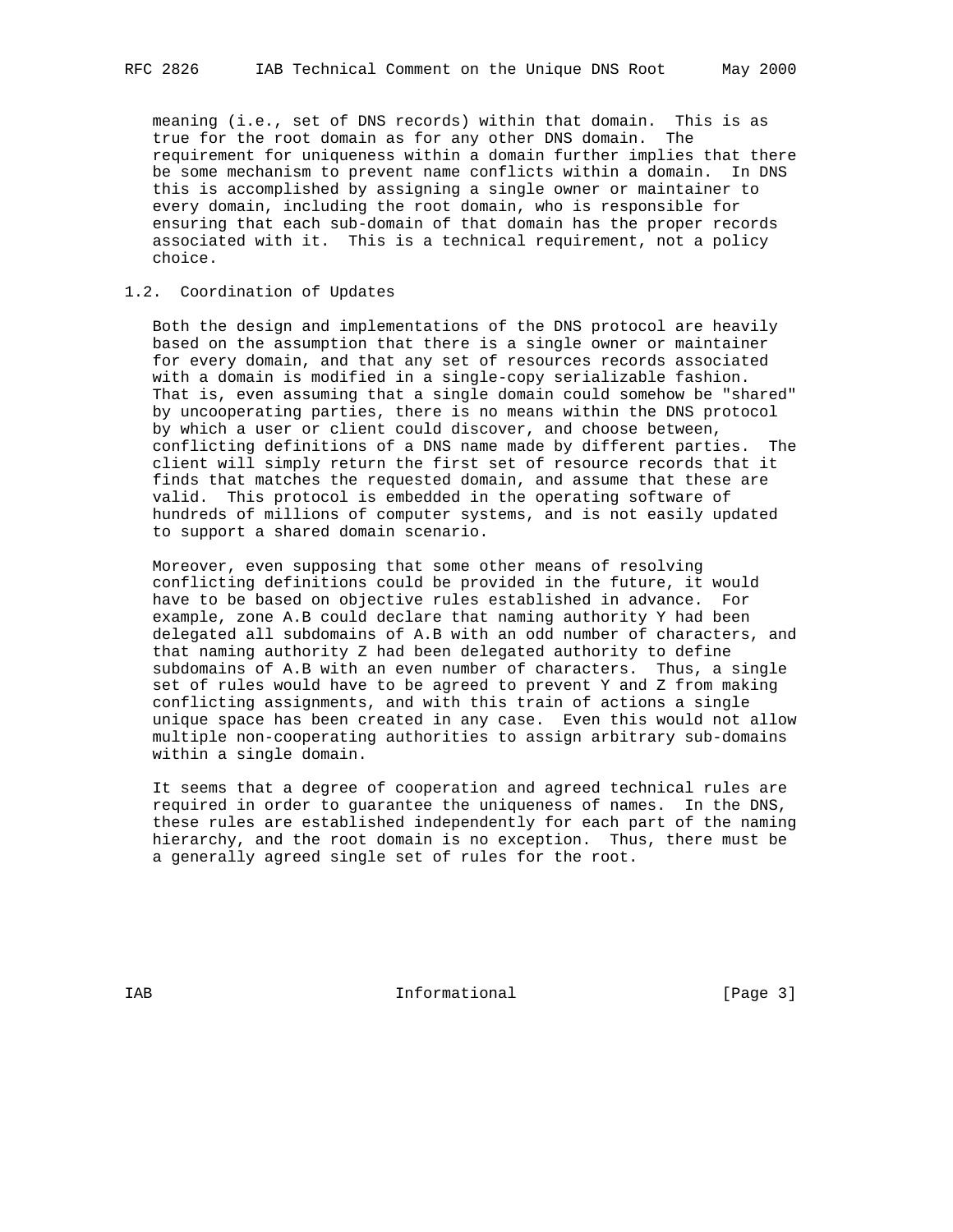# 1.3. Difficulty of Relocating the Root Zone

 There is one specific technical respect in which the root zone differs from all other DNS zones: the addresses of the name servers for the root zone come primarily from out-of-band information. This out-of-band information is often poorly maintained and, unlike all other data in the DNS, the out-of-band information has no automatic timeout mechanism. It is not uncommon for this information to be years out of date at many sites.

 Like any other zone, the root zone contains a set of "name server" resource records listing its servers, but a resolver with no valid addresses for the current set of root servers will never be able to obtain these records. More insidiously, a resolver that has a mixed set of partially valid and partially stale out-of-band configuration information will not be able to tell which are the "real" root servers if it gets back conflicting answers; thus, it is very difficult to revoke the status of a malicious root server, or even to route around a buggy root server.

 In effect, every full-service resolver in the world "delegates" the root of the public tree to the public root server(s) of its choice.

 As a direct consequence, any change to the list of IP addresses that specify the public root zone is significantly more difficult than changing any other aspect of the DNS delegation chain. Thus, stability of the system calls for extremely conservative and cautious management of the public root zone: the frequency of updates to the root zone must be kept low, and the servers for the root zone must be closely coordinated.

 These problems can be ameliorated to some extent by the DNS Security Extensions [DNSSEC], but a similar out-of-band configuration problem exists for the cryptographic signature key to the root zone, so the root zone still requires tight coupling and coordinated management even in the presence of DNSSEC.

## 2. Conclusion

 The DNS type of unique naming and name-mapping system may not be ideal for a number of purposes for which it was never designed, such a locating information when the user doesn't precisely know the correct names. As the Internet continues to expand, we would expect directory systems to evolve which can assist the user in dealing with vague or ambiguous references. To preserve the many important features of the DNS and its multiple record types -- including the Internet's equivalent of telephone number portability -- we would expect the result of directory lookups and identification of the

IAB Informational [Page 4]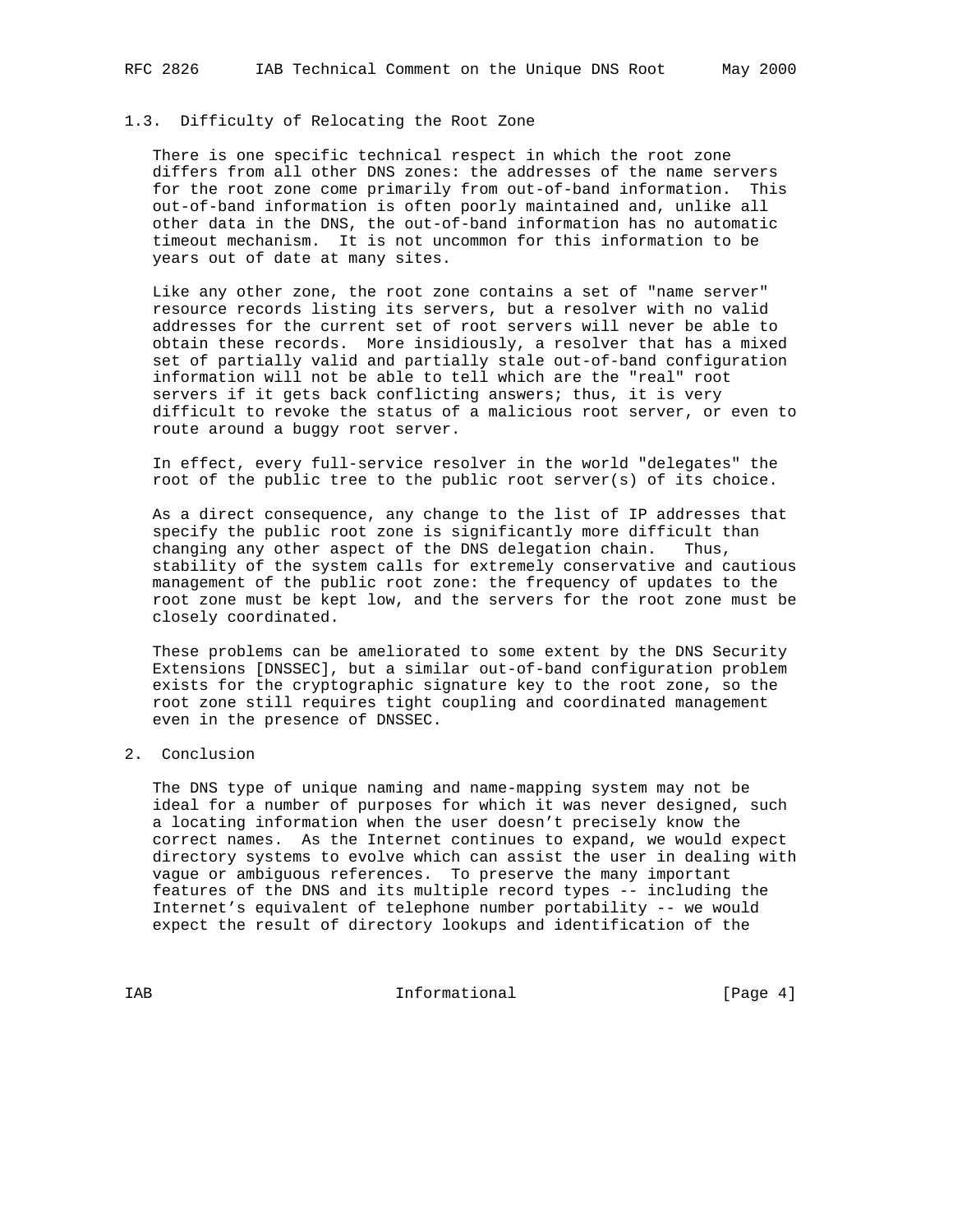correct names for a particular purpose to be unique DNS names that are then resolved normally, rather than having directory systems "replace" the DNS.

There is no getting away from the unique root of the public DNS.

3. Security Considerations

 This memo does not introduce any new security issues, but it does attempt to identify some of the problems inherent in a family of recurring technically naive proposals.

4. IANA Considerations

This memo is not intended to create any new issues for IANA.

5. References

| [DNS-CONCEPTS]       | Mockapetris, P., "Domain Names - Concepts and<br>Facilities", STD 13, RFC 1034, November 1987.             |
|----------------------|------------------------------------------------------------------------------------------------------------|
| [DNS-IMPLEMENTATION] | Mockapetris, P., "Domain Names - Implementation<br>and Specification", STD 13, RFC 1035, November<br>1987. |
| [DNSSEC]             | Eastlake, D., "Domain Name System Security<br>Extensions", RFC 2535, March 1999.                           |

6. Author's Address

Internet Architecture Board

EMail: iab@iab.org

IAB 188 and 100 mm informational the state of  $\left[$  Page 5 $\right]$